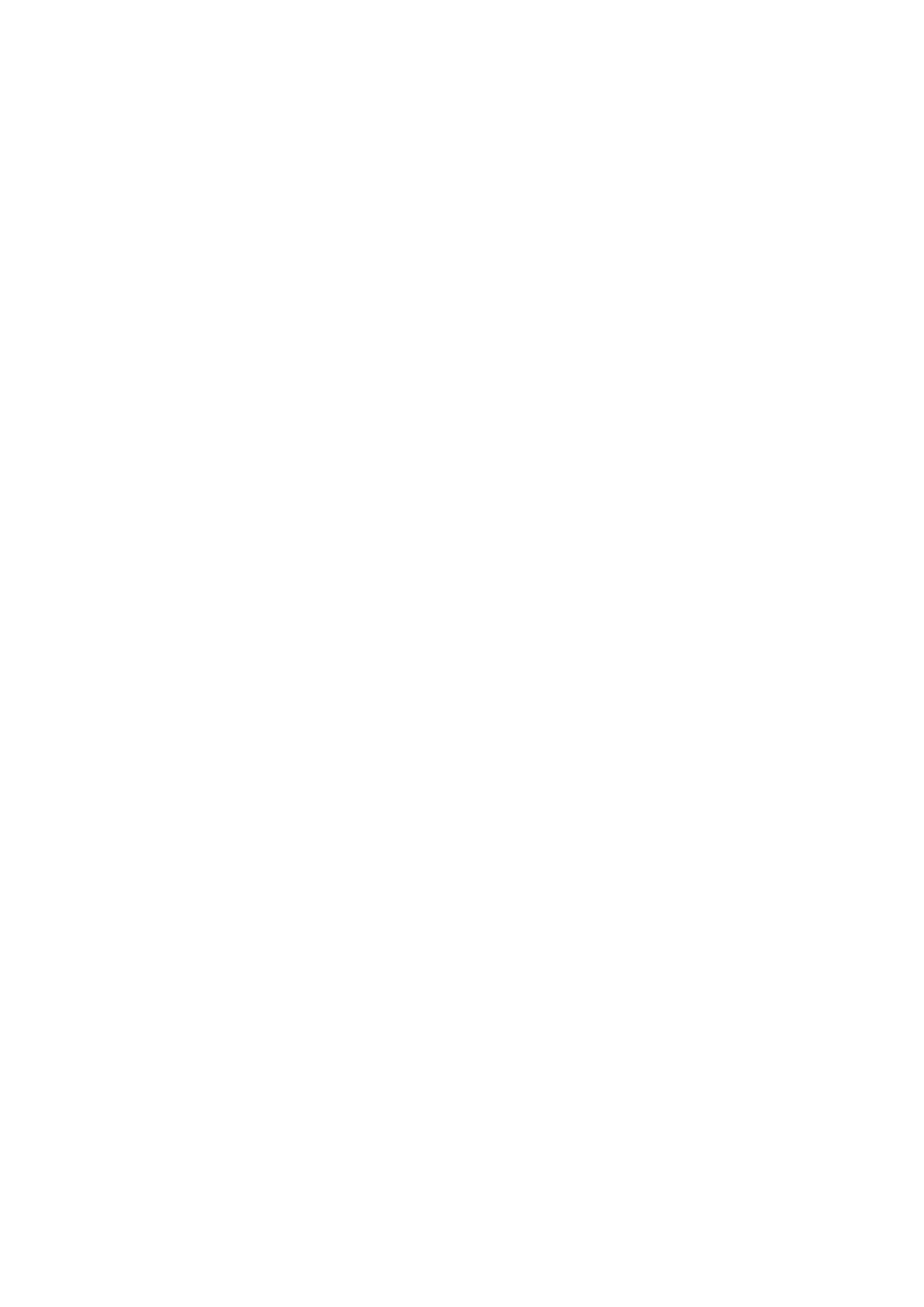# **Thistly Meadow Primary School**

# **ATTENDANCE POLICY**

At Thistly Meadow Primary School we believe that regular and consistent attendance plays a major role in the quality of learning for each of our pupils. Whilst 100% attendance would be ideal, we do recognise that children have time off due to illness, doctor's appointments, out of school music exams etc. This policy is intended to set out what is expected within school regarding the minimum attendance required of all pupils, the procedures for monitoring and evaluating persistent absenteeism and lateness and outlines the procedures that are in place to deal and reduce such issues.

#### **Aims of the Policy**

- To set out expectations of attendance, both nationally and within school;
- To detail procedures regarding absence from school;
- To detail procedures regarding 'lateness';
- To detail procedures regarding 'Absence requests';
- To detail how absenteeism is monitored and evaluated;
- To detail how lateness is monitored and evaluated

#### **Expectations for Attendance**

- Across each term we expect all children at Thistly Meadow to maintain **at least a 95%** attendance rate on an annual basis.
- Your child can enter the playground from 8.45am and the school whistle is blown at 8.55a.m. We expect all children to be in class by 9.00am. If your child arrives after this time, the playground gate will be locked and they must be signed in at the school office.
- If your child is in Foundation Stage then they need to be coming in through the Foundation entrance door at 8.55am.

#### **Procedures Regarding Absence from School**

- 1. Every class is required to be registered twice daily; once at 9.00am and again at 1.00pm. Any children arriving later than this will be deemed as arriving 'late.'
- 2. Parents are requested to inform school of the child's absence each day. This can be done by leaving a telephone message with the school office, ideally before 9.30am if possible or by using the Parentmail App. The office staff will contact parents if no such contact is made. This is to ensure each child's safety.
- 3. A reason for absence is marked in the attendance register.
- 4. In the event of absence for a dentist or doctor's appointment, parents have a responsibility to inform school by Parentmail/email/phone call to the office. If your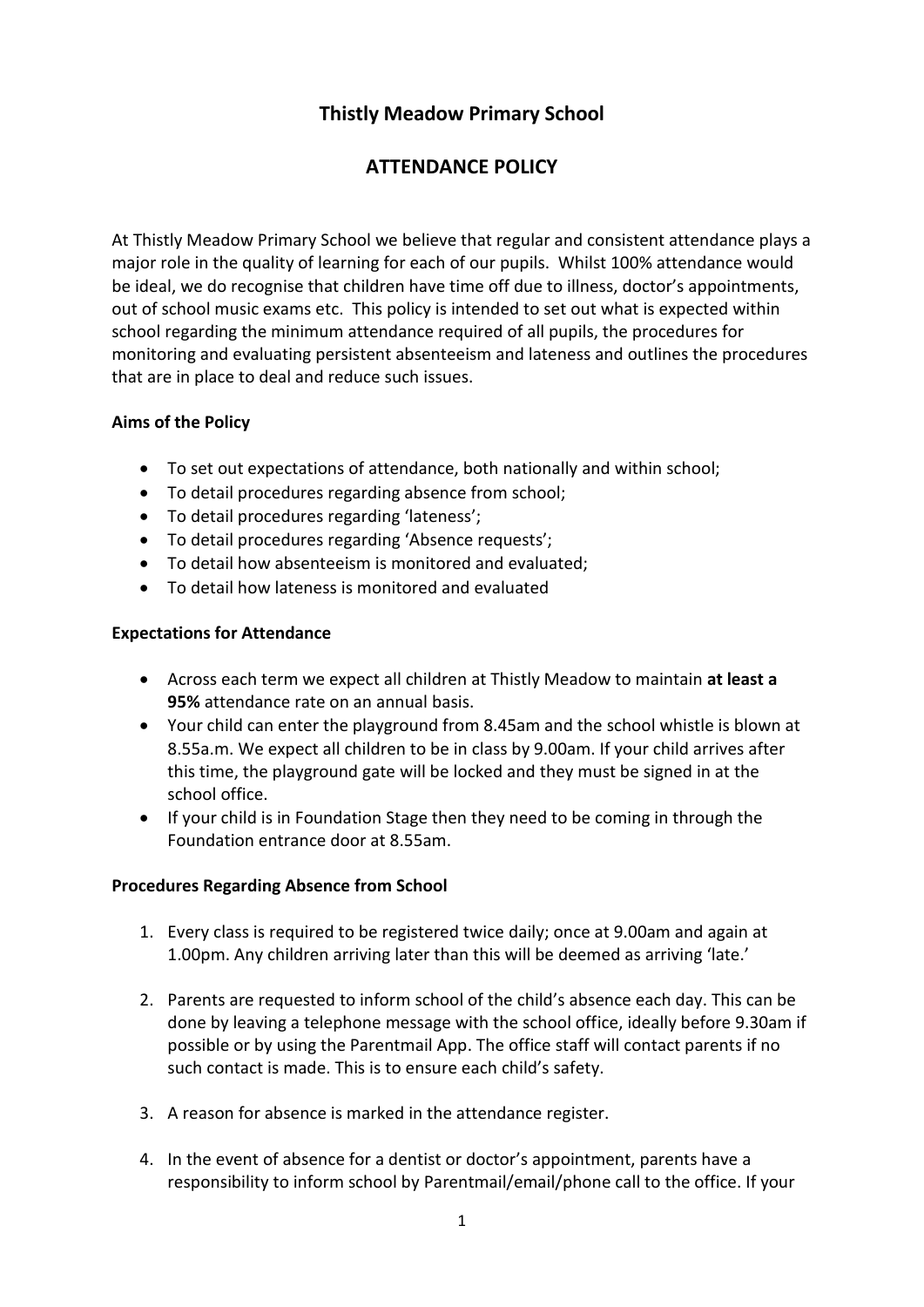child is absent for a full session, morning or afternoon, the absence can be coded as 'Medical'. If your child is collected from school for the appointment, they should be signed out at the school office and signed in when they return to school.

#### **Procedures regarding 'lateness'**

Children who arrive after registration are recorded on the registers as a 'late'. Their time of arrival and reason for lateness will be recorded. A child who arrives after 9.30 receives a late mark and unauthorised absence.

#### **Requests for Leave of Absence / Holidays**

From 1st September 2013, a change in the law removes a Head teacher's ability (at their discretion) to authorise any leave of absence of up to 10 days. Therefore, **no requests for holiday absence will be authorised from 1st September 2013.**

The Head teacher will not authorise any leave of absence unless:

- An application has been made in advance by the parent with whom the pupil normally resides **AND**
- The Head teacher considers that there are **exceptional** circumstances relating to the application. Exceptional circumstances for leave of absence may constitute a music or performing arts exam, participation in a local or National Sporting event, the wedding day of a close relative etc.

Any Leave of Absence for 'exceptional circumstances' must be requested in writing to the Head teacher.

#### **Monitoring and Evaluation of Attendance**

- Attendance is monitored on two weekly basis, by our Attendance Improvement Officer (AIO).
- The school SIMS computer system can identify which children have **not** maintained the minimum attendance. If any child has **less than 90%** attendance a letter is sent home to the parents highlighting the fact that their attendance has fallen below the required percentage. Occasionally this conversation might be verbal, for example at Parents Evening.
- If an adequate response to the first letter is not received, and the situation regarding absenteeism continues, a second letter requesting medical evidence for absenteeism is sent to the parents of the child, at the next monitoring.
- The AIO will make contact with parents themselves and arrange home visits to discuss a child's attendance in more detail. Targets for improvement will be discussed but in some cases the AIO can take legal action against parents of poor attending pupils.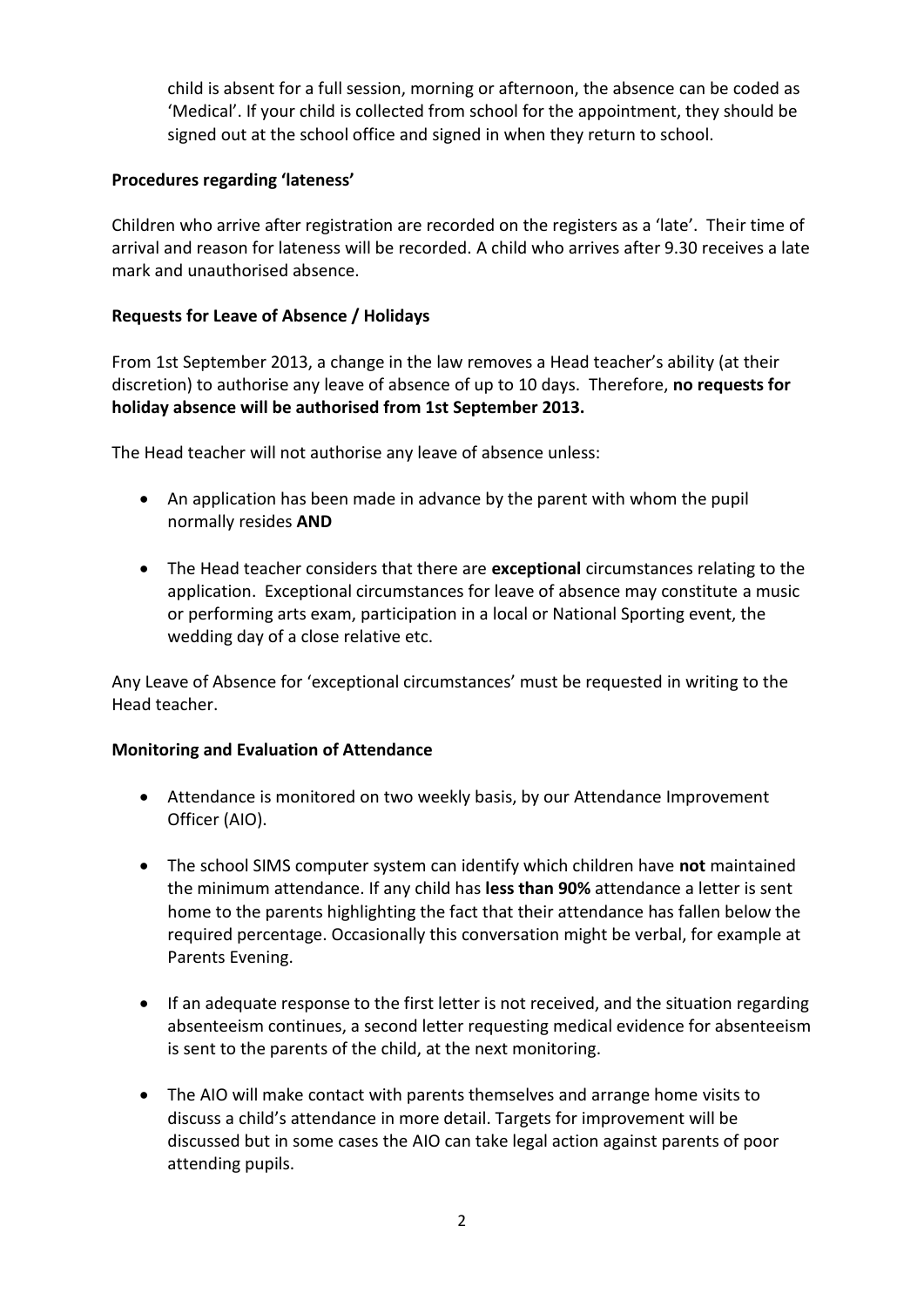- Individual attendance figures are reported to parents in each child's annual report. Whole school attendance figures are reported to Governors annually.
- Certificates are given out to children with 100% attendance at the end of each academic year.

## **Monitoring and Evaluation of 'lateness'**

- The school SIMS computer system can identify children who frequently arrive at school late. A letter will then be sent home to the parents highlighting the fact that their child is frequently arriving at school late and requesting improvement. Occasionally this conversation might be verbal, for example at Parents Evening.
- If an adequate response to this first letter is not received, and the situation regarding lateness continues, then the matter may be forwarded to the AIO to pursue.

### **Legal Note**

Parents have a legal duty to ensure the regular and full time attendance at school of registered pupils (Education Act 1996). This policy is based on the law and on best practice guidance produced by the Department for Education and the Local Authority. The Attendance Improvement Service aims to work with schools and families to promote good attendance and avoid legal action. However in some cases, parents are prosecuted (taken to court) or have to pay a Fixed Penalty (fine) if unauthorised absences continue. For cases that do proceed to court and subsequent prosecution, for periods of unauthorised absence that occur from 1<sup>st</sup> September 2013 onwards, the amount of the penalty paid will be:

- £60 if paid within 21 days of receipt of the notice and
- £120 if paid within 28 days.

For absence that occurs partly or  $wholly$  before  $1<sup>st</sup>$  September 2013, the payment periods remain:

- £60 if paid within 28 days of receipt of the notice and
- £120 if paid within 42 days.

Thank you for your support in helping us to maintain high standards.